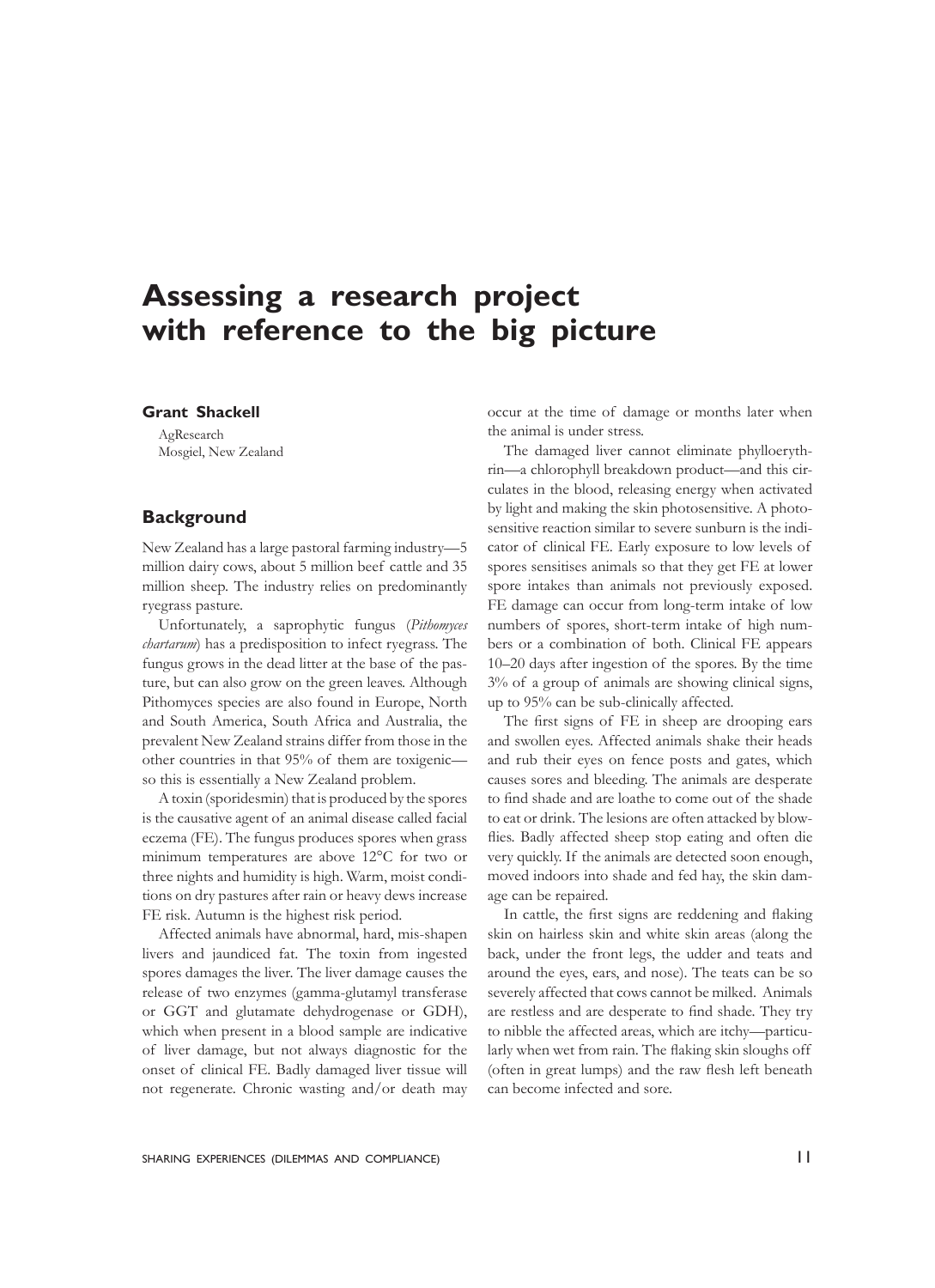About 70% of dairy cows, 60% of beef animals and 40% of sheep in New Zealand are farmed in FErisk areas. As there is no cure for FE, prevention is the best option. The basis of prevention treatment is administration of zinc salts, but excess zinc is toxic and over a long FE season, animals often start to show the effects of too much zinc.

The NAEAC Code of recommendations and minimum standards for the welfare of sheep specifically refers to FE in Item 6.6 and there is a legal obligation to treat animals with clinical FE. Severe cases can be so bad that the animals must be euthanased.

### **Issues for the AEC to consider**

Selecting for genetic resistance or tolerance is an acceptable option. FE tolerance has a relatively high heritability. Currently, rams are dosed with sporidesmin and their GGT response is measured from a blood sample, as an assessment of tolerance (or lack of tolerance). By selecting rams with low GGT levels following the challenge, tolerance can be increased in their offspring. But as tolerance increases in the rams following selection, the dose level required to elicit a response must also increase.

FE is most prevalent in the North Island and the northern parts of the South Island; it has never been reported in Southland. The AEC was presented with a protocol to generate a phenotyped sheep resource for the discovery of causative genes that affect FE resistance. By identifying such genes it is possible to select for tolerance based on non-invasive DNA tests, as opposed to having to artificially challenge animals with the toxin to measure their response. For the study, animals were to be transported from an FE endemic area (in Hawke's Bay) to Southland, where there is no natural FE challenge to interfere with the experimental protocol.

This caused a dilemma for the AEC. Animals were to be taken to a location where they were not at risk of FE, and then dosed with the causative toxin, which negatively impacts on animal welfare. There were sound scientific reasons for this:

- • there was no natural challenge to interfere with study;
- in an endemic area it is impossible to control the amount of toxin animals are exposed to;
- in endemic areas, the prophylactic zinc treatments routinely administered to minimise risk would interfere with the study;

• the single dose of toxin given in the study would be much less invasive than the cumulative effects of successive unmoderated natural doses in a bad FE year.

Two breeds were chosen for their divergent reactions to the effects of the toxin. The Finnish Landrace is an FE-resistant breed and the Texel has natural susceptibility. Gene discovery is undertaken by crossing widely divergent phenotypes, and comparing the phenotype segregation to the DNA of the resulting family lines. By challenging the offspring with a fixed dose rate of sporidesmin, and measuring the resultant GGT and GDH levels, each animal's resistance or susceptibility to the toxin can be measured.

The AEC had obvious animal welfare concerns, and the conditions of the project were rigorously negotiated with the applicant:

Over 3 years, half-sibling family lines totalling 2000 individuals were to be challenged with sporidesmin. The dose rate was lower than the lowest commercial ram test dose, and was optimised for the two breeds used.

GGT and GDH levels were monitored weekly.

- The work was undertaken when feed supply was good. This enabled growth rate to be used as a secondary measure of animal health status.
- The grazing area included trees for shade and a shed was constructed to house photosensitive animals from sunlight.
- The work was carried out when normal day-to-day farm management requirements were low, which allowed the personnel to commit to the animal welfare aspects of the study.

#### **Clinical outcomes**

During the course of the study, 60% of the animals recorded GGT levels which ranged from 71 to 1185. The accepted cut-off for sub-clinical FE is <70. All animals with elevated GGT were closely monitored. Subsequently, 15% became clinically affected, and were moved indoors to avoid sunlight. They were let outside for exercise and grazing during evening and night when the risk of exposure to sunlight was minimal. Unfortunately, 0.5% of the animals died. The majority of deaths were the result of euthanasias required because of ill-thrift of the animals, not because they were suffering.